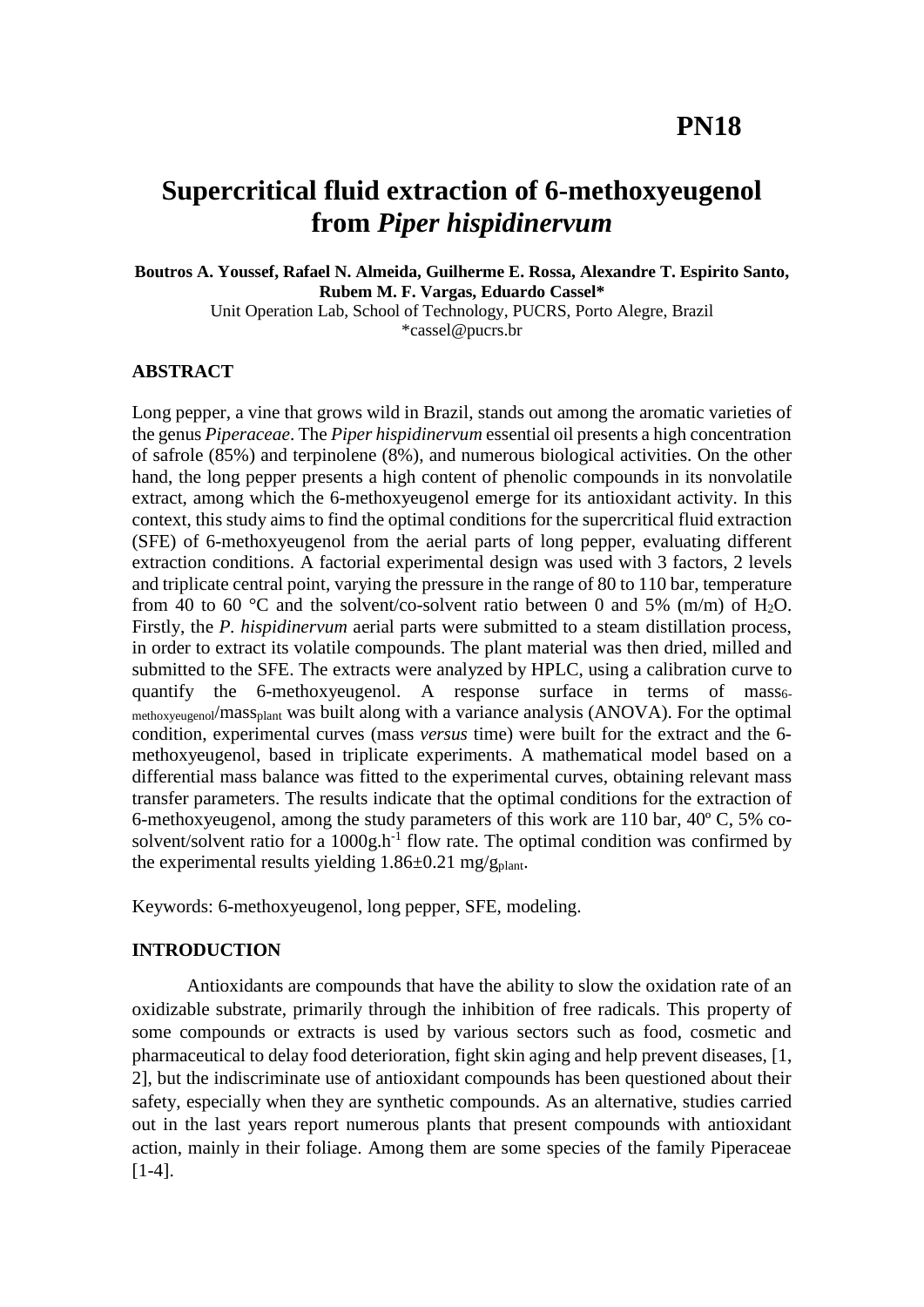The Piperaceae family is represented by herbaceous plants, shrubs and rarely trees. Among the aromatic species is *Piper hispidinervum*, popularly known as long pepper, found in wild conditions in the Rio Acre Valley [5, 6]. Recently, the cosmetic and insecticide industries had a great interest in this plant due to the high concentration of safrole present in its volatile extract, used in the synthesis of heliotropin (hair fixative), and piperonyl butoxide, synergetic agent. However, there are several studies on the volatile extract of *Piper hispidinervum* [7, 8], but the non-volatile extract has been little studied [3]. Among the compounds present in the non-volatile extract, we can highlight the presence of 6-methoxyeugenol (4-allyl-2,6-dimethoxyphenol), a phenolic compound with high antioxidant activity [9].

The volatile extracts of *Piper hispidinervum* are obtained by steam distillation and the non-volatile extracts are usually obtained by infusion and/or maceration of the plant leaves at low pressures in selected organic solvents according to the polarity of the compounds of desire [10]. Another extraction method used to obtain non-volatile compounds is the extraction with supercritical fluid, which has the advantages of low extraction temperature, thus avoiding the degradation of thermosensitive extracts, easy solvent/extract separation, and high selectivity when co-solvents are used. Studies show that the extraction with supercritical  $CO<sub>2</sub>$  combined with polar co-solvents is indicated to obtain phenolic compounds [3, 11]. Another important advantage of supercritical extraction is the number of variables that can be manipulated during the process, such as temperature, pressure, granulometry of the raw material, solvent flow rate, cosolvent/solvent ratio, bed porosity, among others.

Based on the work of Almeida et *al.* [12] and Garcez et *al.* [13], it was decided to evaluate in this study the effect of pressure, temperature, and co-solvent/solvent ratio on the yield of 6-methoxyeugenol extracted from the long pepper leaves, keeping the remaining variables constant. The experiments were performed following experimental surface response planning. The concentration of the compound of interest in the nonvolatile extracts was determined by high performance liquid chromatography (HPLC) using the 6-methoxyeugenol standard as reference.

The present study aims to determine the pressure and the operating temperature together with the co-solvent/solvent ratio that generate the highest yield of 6 methoxyeugenol from the aerial parts of the long pepper using the supercritical extraction process. For the optimized extraction condition, the extract yield curve versus extraction time was experimentally determined, as well as the mathematical modeling of the extraction curve.

#### **MATERIALS AND METHODS**

#### **Pretreatment**

The aerial parts of fresh long pepper (leaves and stems) were initially pretreated to standardize the sample. This pretreatment consisted in extract volatile compounds from the raw material by the steam distillation process [14], conducted in the pilot unit in the Laboratory of Unitary Operations (LOPE). Then, the aerial parts were submitted to a drying process with air recirculation and controlled temperature at 40º C for 12 h. The dry plant was milled and characterized in terms of its granulometric distribution through the screening process, in a set of five vibrating sieves with a mesh opening varying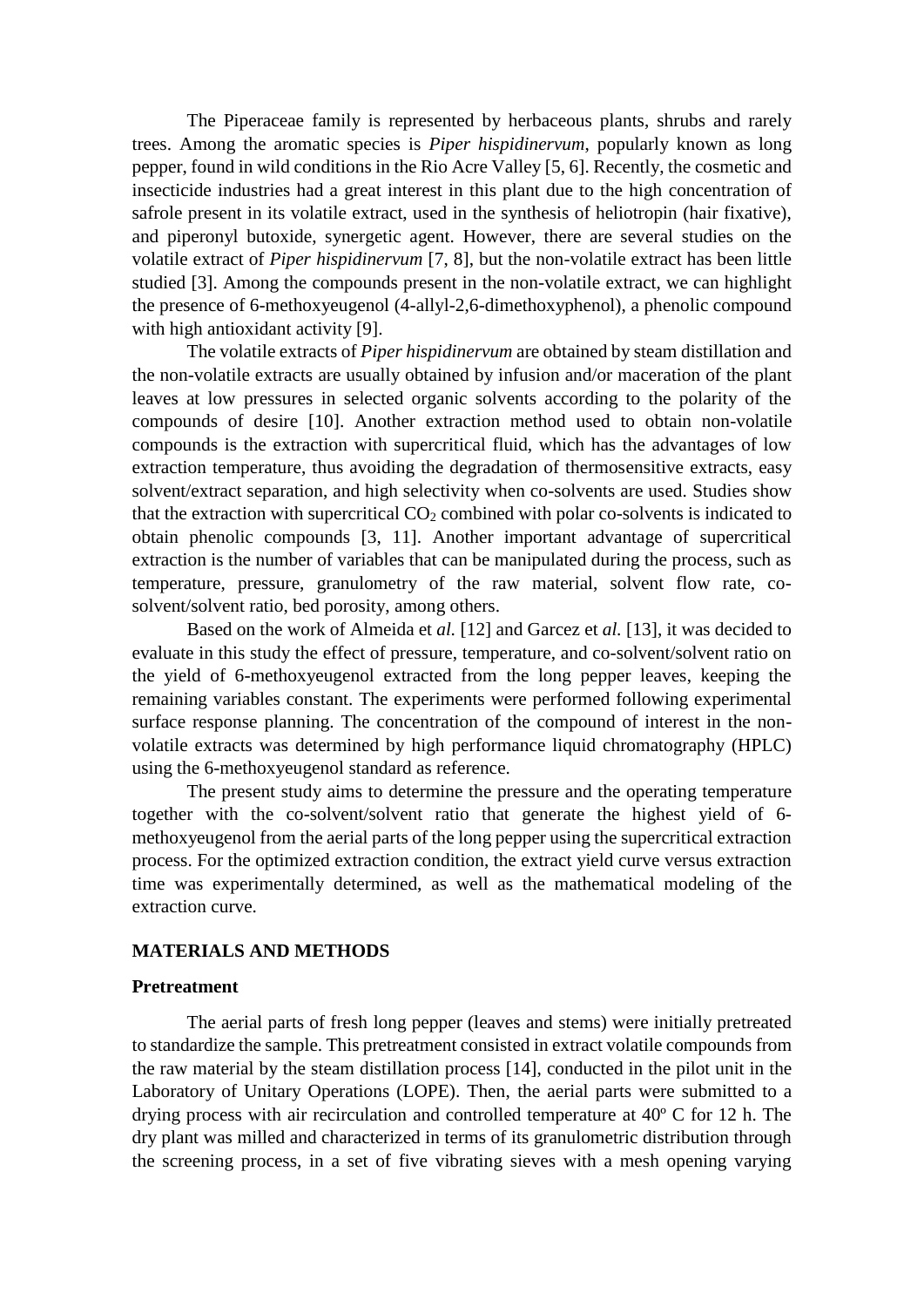between 0.500 and 0.106 mm. The sieving procedure was performed in triplicate with a vibration time of 15 min.

#### **Supercritical Fluid Extraction**

The supercritical fluid extractions were conducted in the supercritical extraction pilot unit located in the LOPE [15]. The pilot unit consists of two cylinders of carbon dioxide (99.9% purity - AirProducts) (C1), a high-pressure pump responsible for raising the pressure above the critical condition (P1), a co-solvent pump (MP1), a condenser located before the pump to ensure that  $CO<sub>2</sub>$  is in the liquid state, avoiding cavitation (HE1). In addition, a heat exchanger raises the temperature above the critical condition (HE2), an extraction vessel where the vegetable material (EV1) is deposited; a micrometric valve used for solute/solvent separation through system expansion (MV1), an extract collection system (VS) and a mass flowmeter (MFT). The flowchart of the process is shown in Figure 1.



Figure 1 - Flowchart of the supercritical extraction pilot unit. Cylinder of CO2 (C1) - High pressure pump (P1) - Solvent pump (MP1) - Condenser (HE1) - Heat exchanger (HE2) - Extraction vessel (EV1) - Micrometric Valve (MV1) - Collection systems of extracts (VS) - Flowmeter (MFT).

In the first stage, the pretreated pepper was subjected to a supercritical fluid extraction for a previous analysis of the obtained extracts. For this, 80 g of vegetal material were used in sequential extractions, screening pressure at the following values: 90, 120, 150, 200, 250 and 300 bar, and the following variables were constant: solvent (1000 g.h<sup>-1</sup>), co-solvent/solvent ratio (5%  $H_2O/CO_2$ ), operating temperature (40° C) and extraction time (1 h) [12, 13]. The extracts obtained were analyzed in HPLC.

With the results of the 6-methoxyeugenol concentration, for the different pressure conditions analyzed in HPLC, the operating pressure at which the highest concentration of 6-methoxyeugenol was determined. From these results, a response surface plan was applied, following the Box-Behnken model, with the co-solvent/solvent ratio, pressure and operating temperature as variables, setting the flow variables of supercritical solvent mixture (1000 g.h<sup>-1</sup>), extraction time (2 h) and specific granulometry.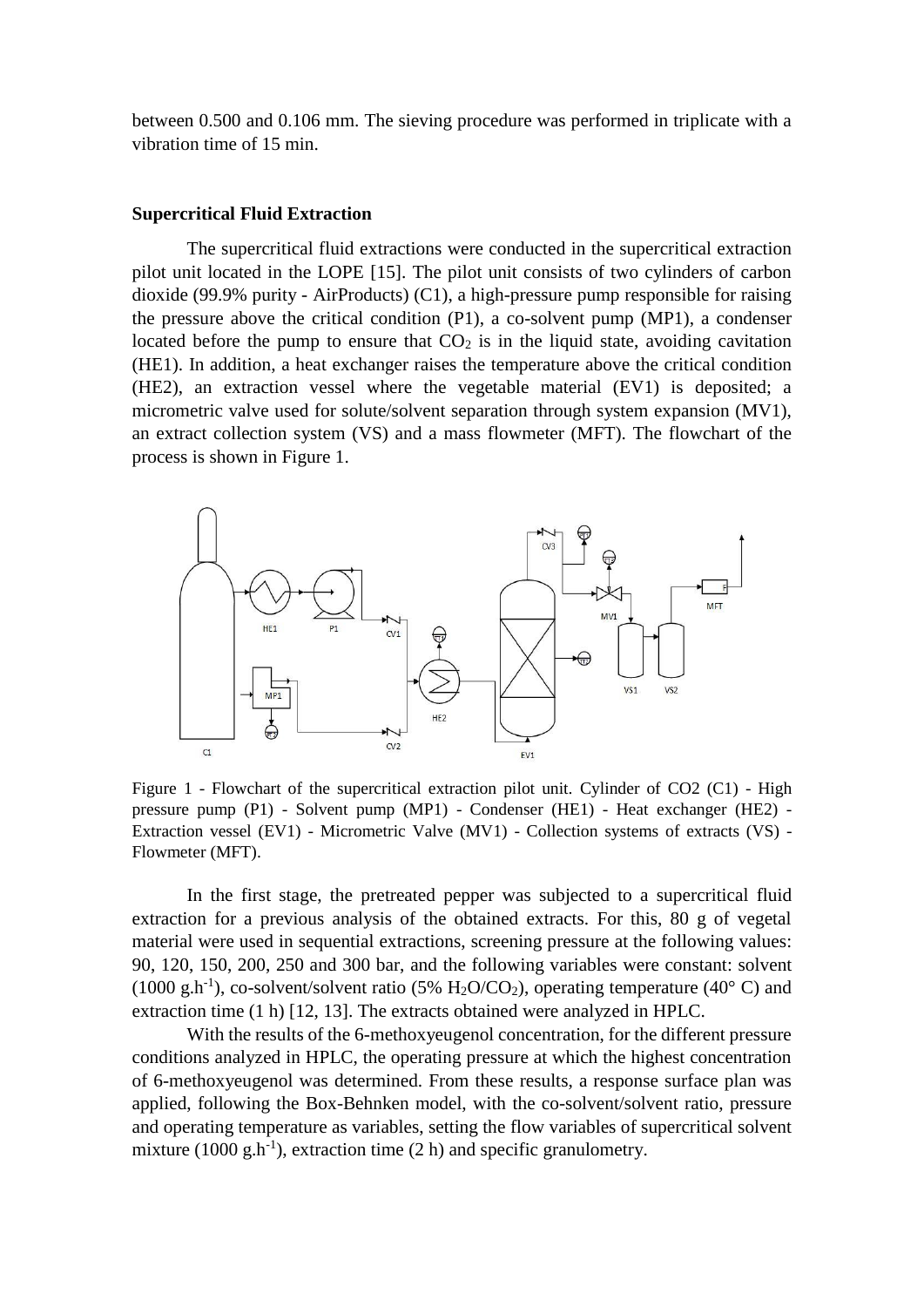In order to fit the experimental data (optimized conditions) and obtain important mass transfer parameters, the mathematical model used in this work was based in the model developed by Reverchon [16]. The model consists of one-dimensional mass balance for the extract, assuming the hypothesis of a linear behavior for the solid-fluid phase equilibrium among other assumptions.

The mass balance is given below (equation 1 and 2). Fluid phase mass balance:

$$
\frac{\partial C(z,t)}{\partial t} = -v \frac{\partial C(z,t)}{\partial z} - \frac{1-\varepsilon}{\varepsilon} \rho_s \frac{\partial q(z,t)}{\partial t}
$$
(1)

Mass balance in the solid phase:

$$
\frac{\partial q(z,t)}{\partial t} = -k_{TM}[q(z,t) - K \cdot C(z,t)] \tag{2}
$$

The extract concentration in the vapor phase is given by the function  $C(z, t)$  and the concentration in the aromatic plant is described by the  $q(z,t)$  function. Where *v* is the interstitial vapor velocity;  $\varepsilon$  is the porosity of the bed;  $k_{TM}$  is the internal mass transfer coefficient;  $\rho_s$  is the specific mass of the aromatic plant and *K* is the equilibrium constant between the phases. The model also considers some initial and boundary conditions:  $q(z, 0) = q_0$  and  $C(z, 0) = 0$ ,  $q_0$  is defined by the total amount of extract contained in the solid phase and the  $C(z, 0) = 0$  as a boundary condition. The linear comportment for solid-fluid phase equilibrium is expressed by  $q^*(z,t) = K \cdot C(z,t)$ .

#### **HPLC analysis**

The supercritical extracts were diluted in acetonitrile at a concentration of 10% by volume and then analyzed by Agilent 1200 series UV detector system. The method used was based on the literature [10] for phenolic compounds. The mobile phase was composed of Milliq water (A) and acetonitrile (B) with 2% acetic acid. The gradient used was 20-65% B in 60 minutes at a flow rate of 1.0 ml/ml at a temperature of 40° C. The injection volume was 5  $\mu$ L, the column used was a C18 (4.6 x 250 mm x 5  $\mu$ m), and the wavelength used at the detector was  $\lambda = 345$  nm.

The results were compared to a calibration curve of the 6-methoxyeugenol guanine standard (Sigma-Aldrich) with a purity of 95%. To generate the calibration curve, the standard was diluted in acetonitrile at four concentrations ranging from 1 to 0.025% v/v.

#### **RESULTS**

In order to establish the pressure range to be investigated in the experimental design, extracts were obtained from the extraction with supercritical  $CO<sub>2</sub>$ , following the screening method. The extracts were analyzed by HPLC and compared with a standard calibration curve. The process pressure at which the highest 6-methoxyeugenol yield was obtained in the screening step was 90 bar. With this preliminary result, the pressure range for the multivariate analysis was defined between 80 and 110 bar.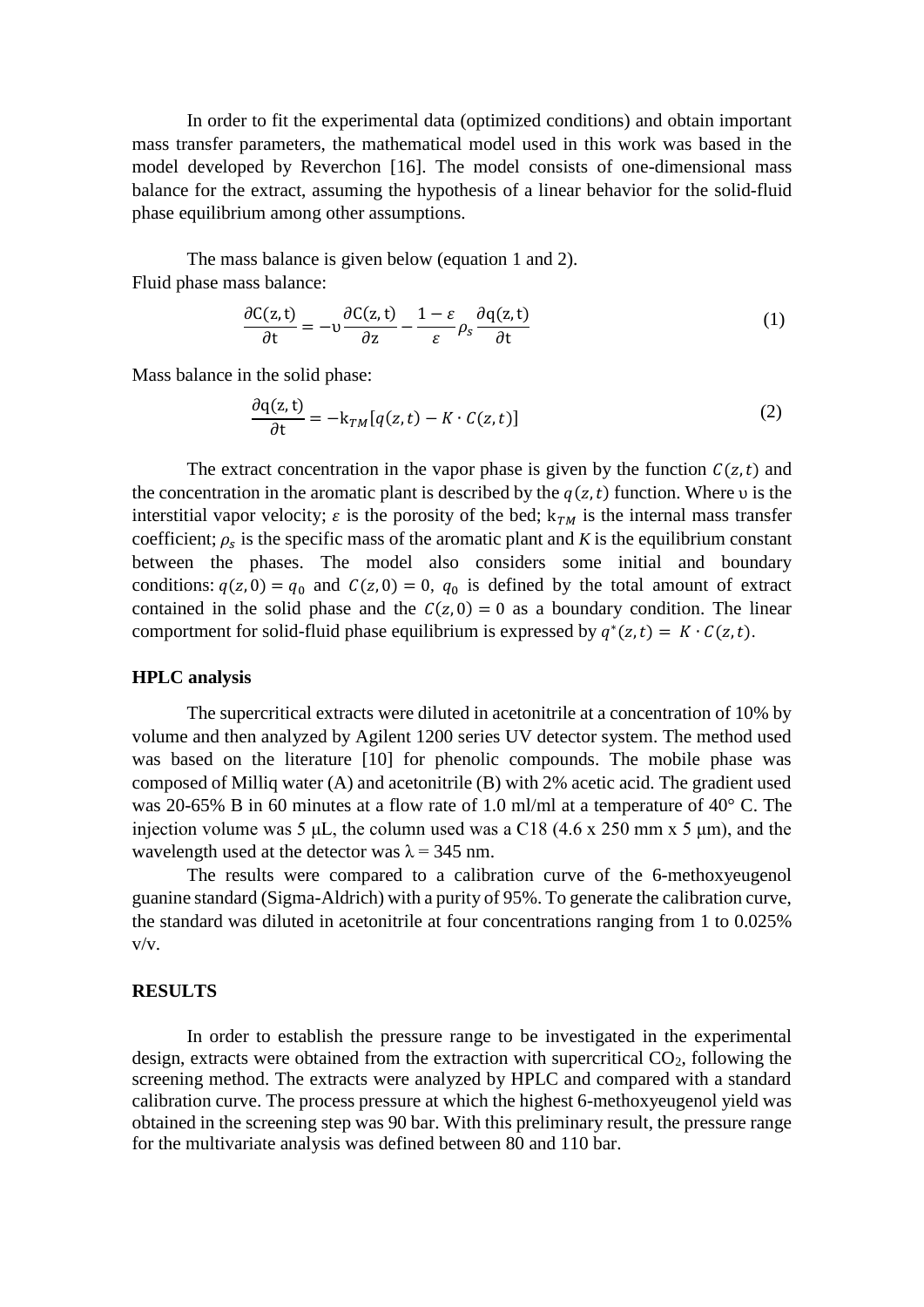A factorial experimental design was used with 3 factors, 2 levels and triplicate central point, varying the pressure in the range of 80 to 110 bar, temperature from 40 to  $60^{\circ}$  C and the solvent/co-solvent ratio between 0 and 5% (m/m) of H<sub>2</sub>O. All extracts were analyzed in HPLC and compared to the calibration curve of the 6-methoxyeugenol standard.

The yields of the supercritical extracts obtained ranged from 36.21 to 218.92  $(mg_{\text{extract}}/g_{\text{plant}})$ , while the 6-methoxyeugenol content ranged from 0.092 to 2.020  $(mg_{\text{6}})$ methoxyeugenol/gplant), as shown in Table 1.

| <b>Pressure</b><br>(bar) | <b>Temperature</b><br>$(^{\circ}C)$ | Co-solvent/<br>solvent ratio<br>$(\%)$ | <b>Global yield</b><br>$(mgextract/gplant)$ | 6-methoxyeugenol yield<br>$(mg6-methoxyeugenol/gplant)$ |
|--------------------------|-------------------------------------|----------------------------------------|---------------------------------------------|---------------------------------------------------------|
| 80                       | 40                                  | $\boldsymbol{0}$                       | 68.49                                       | 0.608                                                   |
| 80                       | 60                                  | 5                                      | 36.21                                       | 0.092                                                   |
| 95                       | 50                                  | 2.5                                    | 45.83                                       | 0.756                                                   |
| 110                      | 60                                  | $\boldsymbol{0}$                       | 127.72                                      | 1.438                                                   |
| 110                      | 40                                  | $\boldsymbol{0}$                       | 139.24                                      | 0.656                                                   |
| 95                       | 50                                  | 2.5                                    | 85.66                                       | 0.999                                                   |
| 95                       | 50                                  | 2.5                                    | 73.41                                       | 0.946                                                   |
| 80                       | 40                                  | 5                                      | 68.28                                       | 0.460                                                   |
| 80                       | 60                                  | $\boldsymbol{0}$                       | 218.92                                      | 0.867                                                   |
| 110                      | 40                                  | 5                                      | 127.88                                      | 2.020                                                   |
| 100                      | 60                                  | 5                                      | 77.65                                       | 0.719                                                   |

Table 1 - Results of the supercritical extraction applied to the long pepper, using the Box-Behnken experimental design

The variance analysis of the experimental data (ANOVA) was performed in the statistical software Minitab. According to the ANOVA data, considering the significance level of 90% ( $\alpha = 0.1$ ), the only statistically significant variables are the quadratic temperature effect  $(T^*T)$  and the interaction between pressure and temperature  $(P^*T)$ , while all factors and their interactions are not statistically significant. The analysis also indicates that the regression is statistically significant and thus the model can be applied to describe the variation of the amount of 6-methoxyeugenol in the final extract as a function of the studied variables. Thus, the model  $2<sup>3</sup>$  allows estimating the response surface coefficients. The adjusted model is expressed by Equation 3, where the P is the pressure in bar, the temperature T, in Celsius (°C) and the co-solvent/solvent ratio in mass percentage.

 $C\left(\frac{mg_{6-methoxyeugenol}}{gplanat}\right) = 2.74803 - 0.0332285*P - 0.00566985*T -$ 2.13778 ∗ RC + 0.00087069 ∗ P ∗ T + 0.0294895 ∗ P ∗ RC+ 0.0325409\*T\*RC – 0.000485\*P\*T\*RC (3)

The adjusted model has a coefficient of determination (R²) equal to 0.9874, which means that the model represents the experimental data well.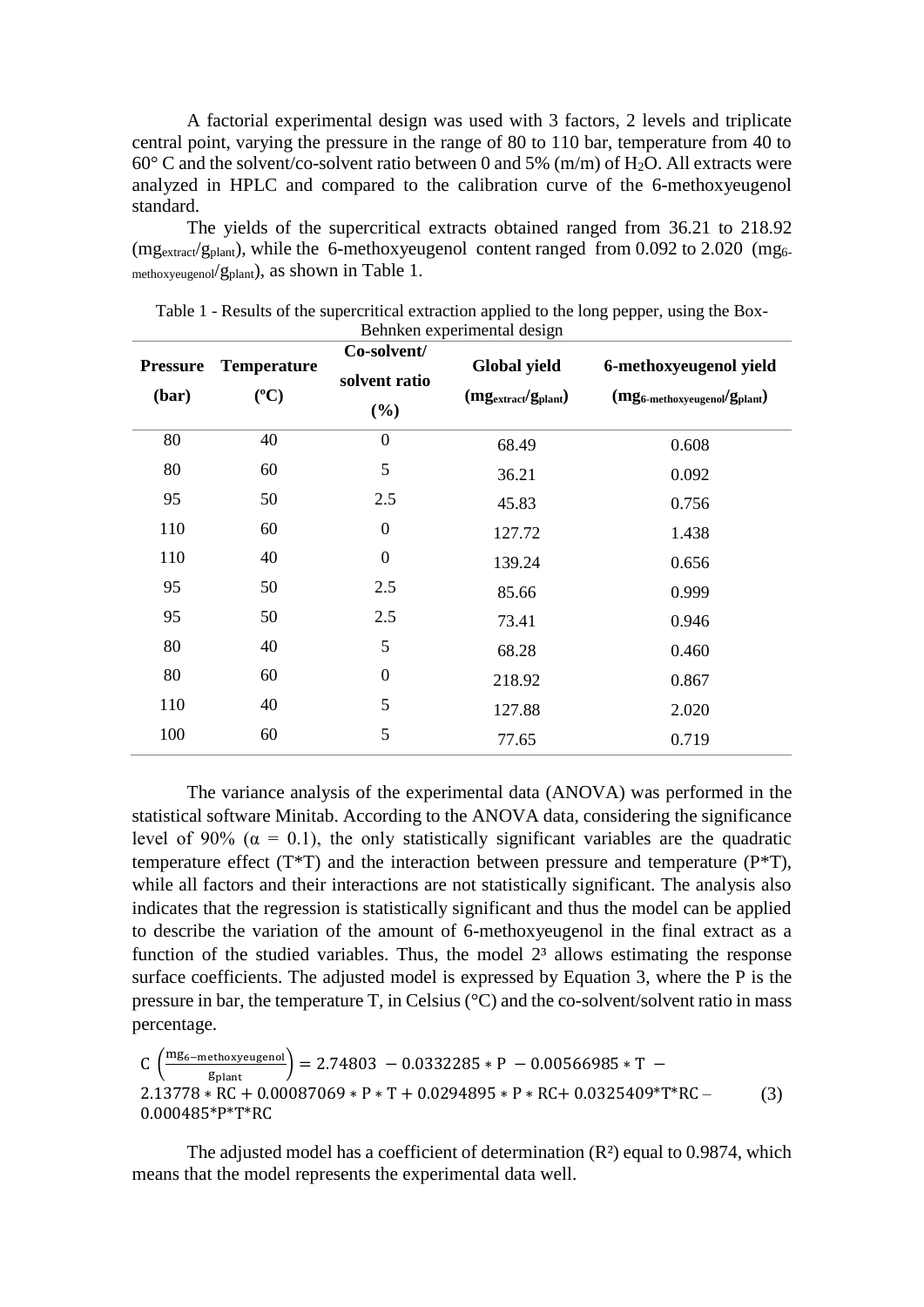To find the optimal point, the Frank-Wolfe algorithm, a first-order iterative optimization algorithm for constrained optimization, also known as the conventional gradient method [17] was used. The optimum point obtained from the response surface was 110 bar,  $40^{\circ}$  C, 5% H<sub>2</sub>O/CO<sub>2</sub>, at a flow rate of 1000 g.h<sup>-1</sup> solvent and a total extraction time of 2 h. For this optimized condition, the expected yield using the response surface equation is 2.021 mg<sub>6-methoxyeugenol</sub>/g<sub>plant</sub>, and in order to validate it, an experiment was performed in the optimized conditions, in triplicate, resulting a  $1.86\pm0.21$  mg<sub>6</sub> $methoxvenoenol/gnlant.$  The mass transfer parameters were fitted to the experimental data obtained at the optimized condition. The experimental and calculated extract yield (extract mass/plant mass) are presented in Figure 2. The fitted mass transfer coefficient  $(k_{TM})$  is 5.82E-04 s<sup>-1</sup> and the partition coefficient (*K*) is 2.73E-03 m<sup>3</sup>/kg, with a determination coefficient  $(R<sup>2</sup>)$  of 0.9821.



Figure 2 - Yield *versus* time for the experimental and model curves of the *Piper hispidinervum* supercritical fluid extract obtained at 110 bar, 40° C, 5% co-solvent/solvent ratio.

### **CONCLUSIONS**

Through an initial evaluation (screening) for the design of experiment planning through Box-Behnken, the pressure ranges (80 - 110 bar), temperature (40 – 60 °C) and co-solvent/solvent ratio  $(0-5\% \text{ H}_2\text{O}/\text{CO}_2)$  were determined from the supercritical extraction experiments. The results of the experiments with supercritical fluid indicate that the optimum conditions of the extraction of 6-methoxyeugenol from the long pepper, among the parameters of study of that work, are of 110 bar, 40º C, and 5% of cosolvent/solvent ratio for a flow of  $1000 \text{ g.h}^{-1}$ , water being used as co-solvent

It is suggested to continue this work in order to test the optimal condition, and then fractionate and isolate the 6-methoxyeugenol from the supercritical extract produced by the plant matrix.

#### **REFERENCES**

- [1] ALLEMANN, I.B.; BAUMANN, L. S.; **Antioxidants and skin care formulations.** Skin Therapy Lett (2008).
- [2] RICE-EVANS, C.; MILLER, N. J.; PAGANGA, G. **Structureantioxidant activity relationships of flavonoids and phenolic acids**. Free Rad. Biol. Med., 20(7), 933-956 (1996).